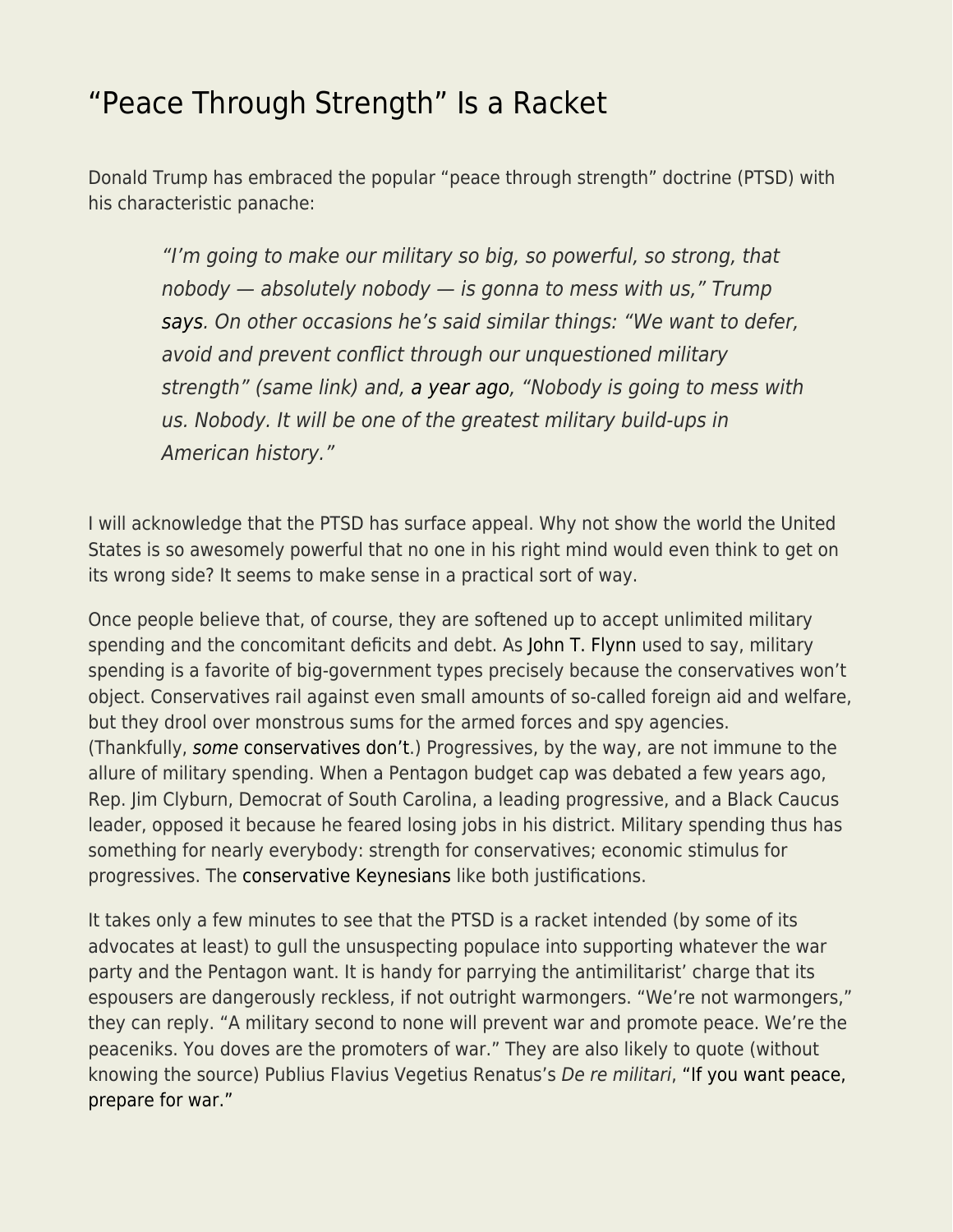Brilliant! — but the doctrine encases a racket just the same, much as "war is a racket," as the highly decorated U.S. Marine Maj. Gen Smedley Butler [put it.](https://www.ratical.org/ratville/CAH/warisaracket.html) (Please follow that link.) I'd like to meet the grifter who thought it up.

At least one thick book could be written on the flaws in the doctrine. I can sum them up by invoking the law of unintended consequences and the law of perverse incentives, by which I mean the well-established public-choice problems regarding policymaking and voter interest. People may have the best intentions in supporting the PTSD, but they have absolutely no reason to believe the policy would be carried out as they envision. We must expect the worse, or as David Hume charmingly [wrote,](http://oll.libertyfund.org/quote/427) "Political writers have established it as a maxim, that, in contriving any system of government, … every man ought to be supposed a knave." Had we listened to Hume, many fewer things would have gone awry.

Trump's deployment of the PTSD suggests that the U.S. military isn't already powerful enough to deter an attack. But that is balderdash. The government now [spends more on](https://www.theatlas.com/charts/S1PMACOIM) [the military than the next 12 countries combined](https://www.theatlas.com/charts/S1PMACOIM). The recent increase alone was bigger than Russia's entire military budget.

But that is an understatement because the Pentagon budget is far from the total amount the U.S. government spends on "national security." Robert Higgs [wrote](http://www.independent.org/newsroom/article.asp?id=1941) in 2007:

Hardly anyone appreciates that the total amount of all defenserelated spending greatly exceeds the amount budgeted for the Department of Defense. Indeed, it is roughly almost twice as large….

Lodged elsewhere in the budget, however, other lines identify funding that serves defense purposes just as surely as—sometimes even more surely than—the money allocated to the Department of Defense. On occasion, commentators take note of some of these additional defense-related budget items, such as the Department of Energy's nuclear-weapons programs, but many such items, including some extremely large ones, remain generally unrecognized.

Thus when George W. Bush formally proposed to spend \$583 billion on the military in fiscal 2008, Higgs calculated the real tab at \$934.9 billion. The story is the same today. We may reasonably ask: how can Trump know the military isn't already powerful enough to deter any would-be attacker and how can he know that spending less would make Americans less safe? What we have here is a knowledge problem, which politicians and bureaucrats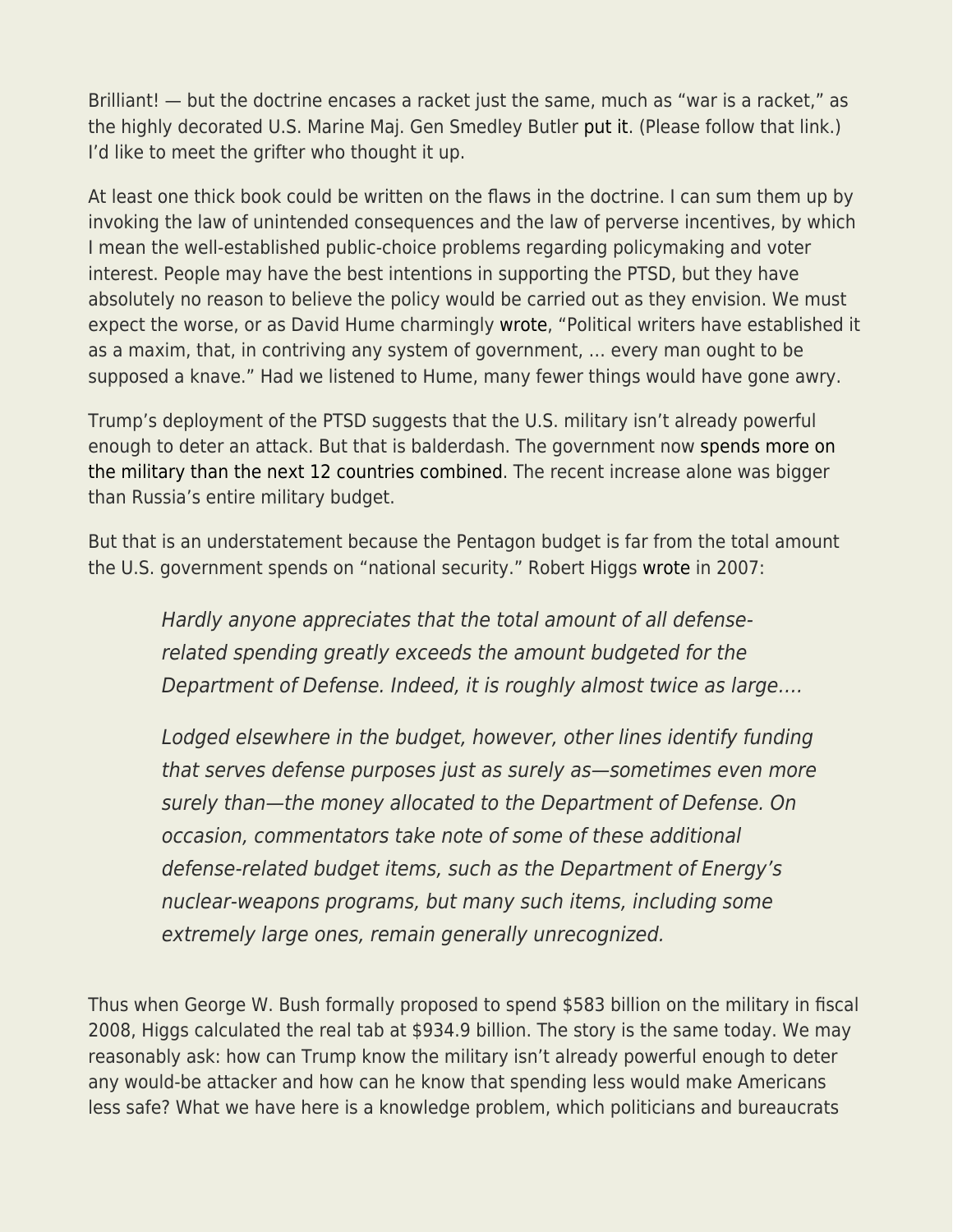are likely to exploit in favor of more spending. By PTSD standards, no amount of spending is enough: "If I'm wrong," the militarist will say, "we'll blow a few bucks. If you're wrong, we'll be speaking Russian, Chinese, Arabic, or Farsi."

The war party tries to bolster its case by claiming the U.S. military was hollowed out by Barack Obama; thus we must rebuild. Bullfeathers! As Nick Gillespie of Reason [pointed out](http://reason.com/blog/2017/02/28/is-the-military-really-depleted-after-ye/) a year ago:

There's little doubt that the military is exhausted. Since 2001, we've been waging endless wars, including in countries against whom we've never officially declared war. We're still in Afghanistan and Iraq, of course, and all signs point to boots on the ground in Syria sooner or later. War footing isn't simply expensive (even if we're spending less on "overseas contingency operations" that we did in the mid-Aughts), it introduces incredible strain and stress throughout the military and society at home.

But depleted, underfunded, undersized, unready? Please. Defense spending ratcheted up during the Bush years in the aftermath of the 9/11 attacks, the invasion of Afghanistan, and the war in Iraq. It hasn't come close to coming back down. In a nation that has supposedly wound down two of its longest wars and where the principal threat to the homeland is a group of religious extremists who live thousands of miles away (and are, lest we forget, a byproduct of our own failed occupation of the Middle East), we always need more money for defense, right?

To be sure, Trump has doubled down on all the Bush-Obama wars, but those have [nothing](http://www.theamericanconservative.com/articles/war-without-a-rationale/) [to do with the safety of Americans.](http://www.theamericanconservative.com/articles/war-without-a-rationale/) Therefore the personnel could be brought home and the military budget cut.

To put things into perspective, when Dwight Eisenhower was president, at the start of the Cold War, his annual military budgets for seven out of his eight years were under [\\$400](https://www.americanprogress.org/issues/economy/news/2011/07/06/10041/a-historical-perspective-on-defense-budgets/) [billion](https://www.americanprogress.org/issues/economy/news/2011/07/06/10041/a-historical-perspective-on-defense-budgets/) (in 2012 dollars) — less than Harry Truman bequeathed him. So why does Trump need \$716 billion today (to use the official but incomplete figure) when the Soviet Union is long gone, Russia's military gets only \$47 billion, and China, which spends \$192.5, is a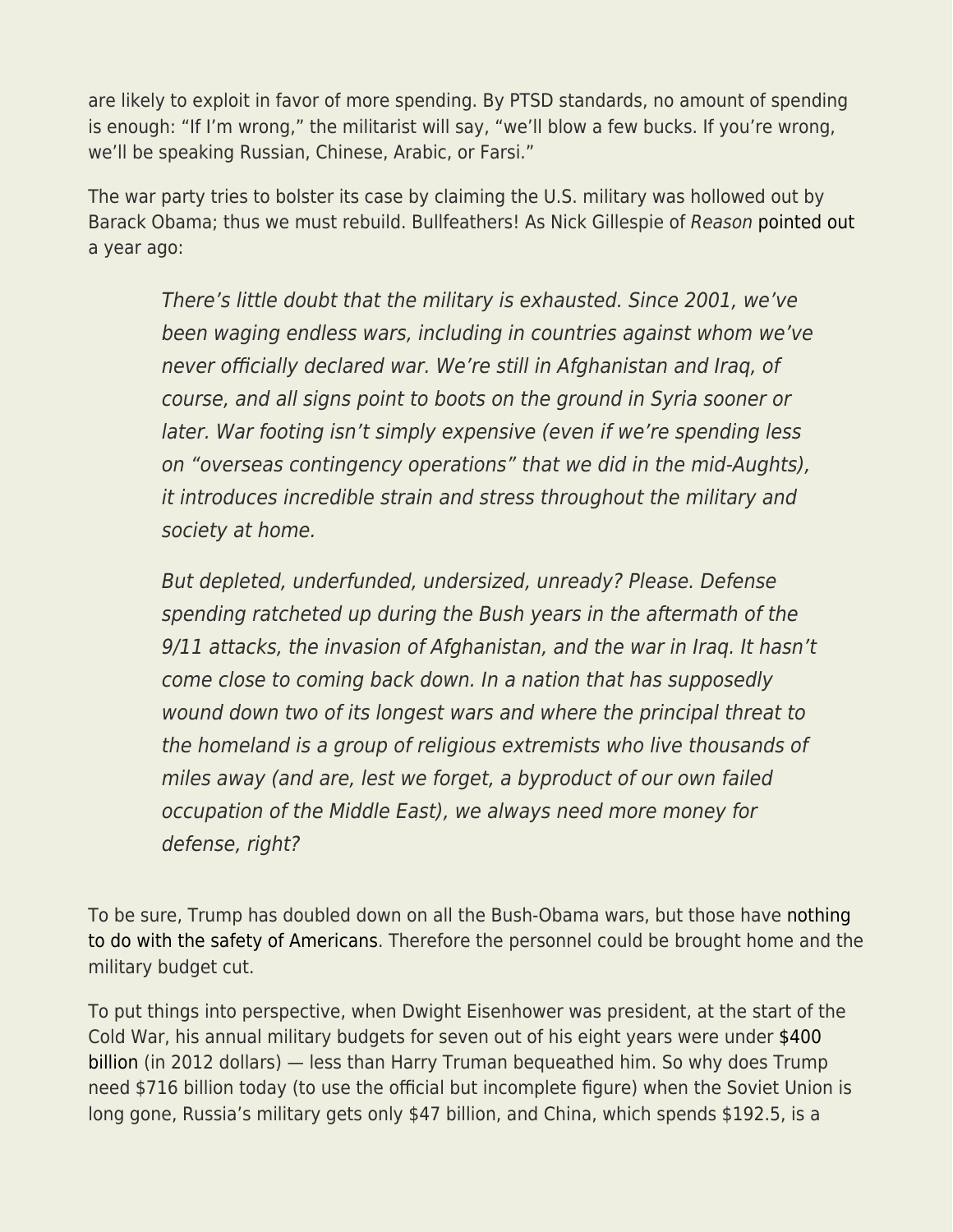major trading partner? (We'll get to Iran and North Korea shortly.)

Another objection to the PTSD is the temptation the overgrown military establishment presents to policymakers. This was best articulated by Bill Clinton's secretary of state, Madeleine Albright, who recounts in her memoir how — in the late 1990s, as Clinton was looking to intervene against Serbia — she [asked](https://en.wikiquote.org/wiki/Madeleine_Albright) Joint Chiefs Chairman Colin Powell, "What's the point of having this superb military that you're always talking about if we can't use it?" Here was the supposed chief diplomat more or less saying, "We've got this big hammer, so why not see every problem as a nail."

Government officials, hiding behind classified material, can easily inflate and even create so-called threats, and they have an obvious incentive to do so. Moreover, a big military is going to be a menacing military because it will conduct war games close to other countries; when governments respond, they can be accused of provocation and aggression. (In contrast, American moves are never provocative.) And yes, politicians and bureaucrats lie, especially in foreign policy. War is a lie, to appropriate David Swanson's [book title](https://www.amazon.com/dp/B004BDOVSE/ref=dp-kindle-redirect?_encoding=UTF8&btkr=1). Post-Vietnam, we should not have needed to be reminded of this danger, but we sure got a reminder with Iraq in 2002-03.

Who do the PSDT advocates think would attack the United States unless it has a bigger military? Who presents an existential threat? Some will say we no longer need to fear a conventional attack or invasion by a nation-state. What then? Terrorists? What is more ridiculous than the contention that a terrorist organization would be deterred by an even more powerful U.S. military? Osama bin Laden hoped the U.S. government would respond to 9/11 by invading the Muslim world and spending itself into bankruptcy. And does anyone seriously believe a domestic lone wolf, having been "radicalized" after looking at al-Qaeda websites or seeing news accounts of U.S. atrocities in the Middle East, would take the size of the U.S. military into account when plotting retaliation?

Perhaps before we dismiss the nation-state threat we ought to ask if Iran and North Korea are special cases. The leaders of Iran have been called "mad mullahs," and Kim-Jong Un has been described as insane. But this poses a problem for the PTSD. If those rulers are indeed mad, how can we expect them to be rational enough to do calculate the costs and benefits of an attack? On the other hand, if they are not mad — and we have no reason to believe they are — we may reasonably assume they know they would gain nothing from an attack. A larger U.S. military would not change that; neither would a dramatically scaledback military. But the large national-security apparatus the United States already has is a daily threat to Iran and North Korea. These so-called threats have been manufactured in Washington, D.C.

For the record, Trump's military brain trust says the biggest national-security challenges come from [Russia and China, not terrorism.](https://www.defensenews.com/breaking-news/2018/01/19/national-defense-strategy-released-with-clear-priority-stay-ahead-of-russia-and-china/) "Inter-state strategic competition, not